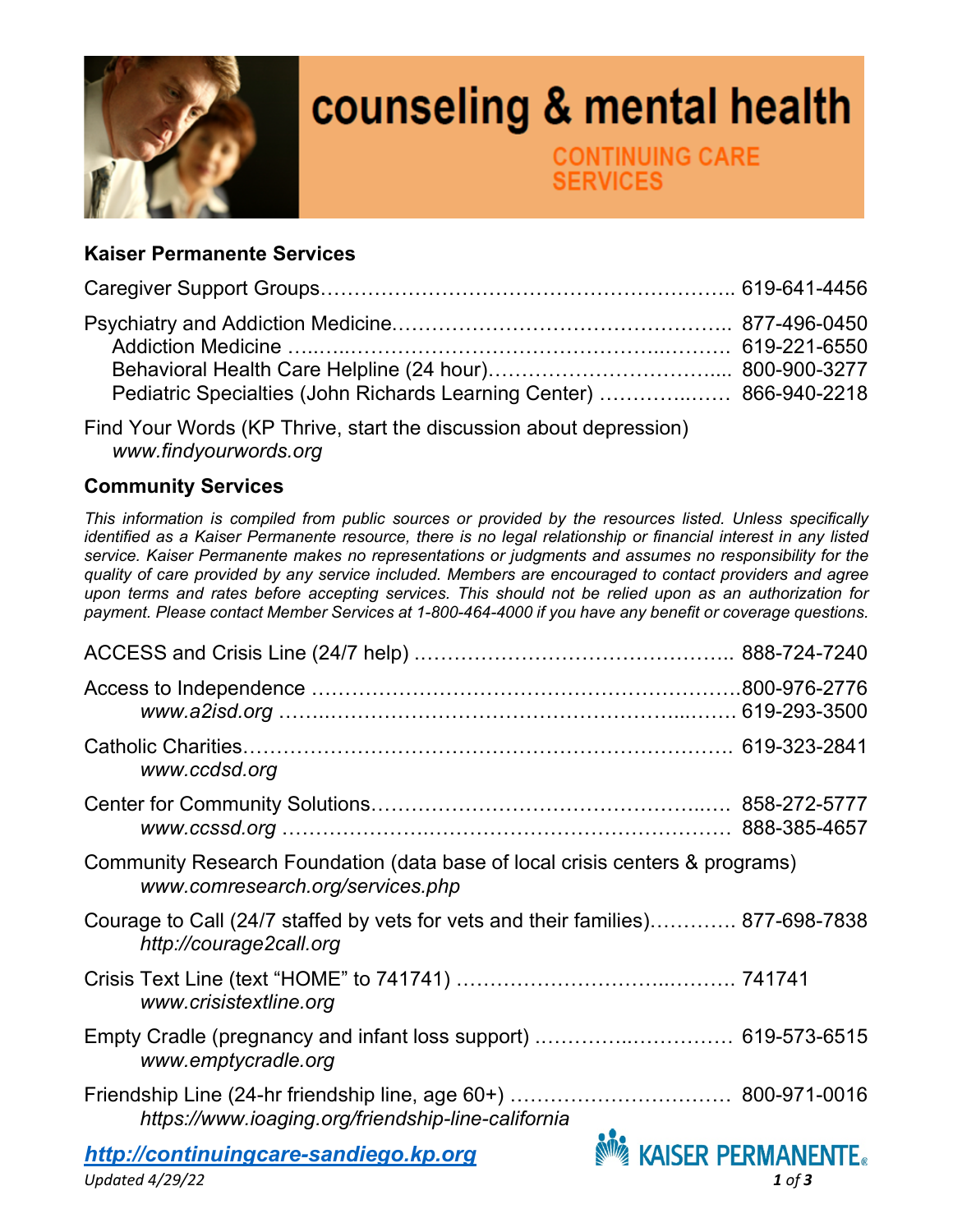| Harmonium Inc (counseling and youth programs)  858-684-3080<br>www.harmoniumsd.org                                                                                       |  |
|--------------------------------------------------------------------------------------------------------------------------------------------------------------------------|--|
| HELP Therapist (counseling comes to you in home/office)  858-481-8827<br>www.helptherapy.com                                                                             |  |
| It's Up to Us (San Diego mental health resources)<br>www.Up2SD.org                                                                                                       |  |
|                                                                                                                                                                          |  |
| www.mhasd.org                                                                                                                                                            |  |
| National Alliance for the Mentally III (NAMI of San Diego) 619-543-1434<br>www.namisandiego.org                                                                          |  |
| www.nimh.nih.gov                                                                                                                                                         |  |
| www.suicidepreventionlifeline.org                                                                                                                                        |  |
| <b>Neighborhood House Association</b><br>Project Enable: a mental health & wellness recovery program 858-715-2642<br>www.neighborhoodhouse.org                           |  |
| Parents, Families & Friends of Lesbians and Gays 888-398-0006<br>www.pflag.com                                                                                           |  |
| Positive Solutions through UPAC serving central & north SD Co  619-238-1783<br>For homebound or socially isolated seniors 60+  760-736-8373                              |  |
| www.rchsd.org/programs-services/psychiatry                                                                                                                               |  |
| www.centerforchildren.org                                                                                                                                                |  |
| San Diego County Behavioral Health Center                                                                                                                                |  |
| County funded in-home outreach to adults with serious mental  619-961-2120<br>illness who are resistant to receiving mental health services<br>www.telecarecorp.com/ihot |  |
|                                                                                                                                                                          |  |